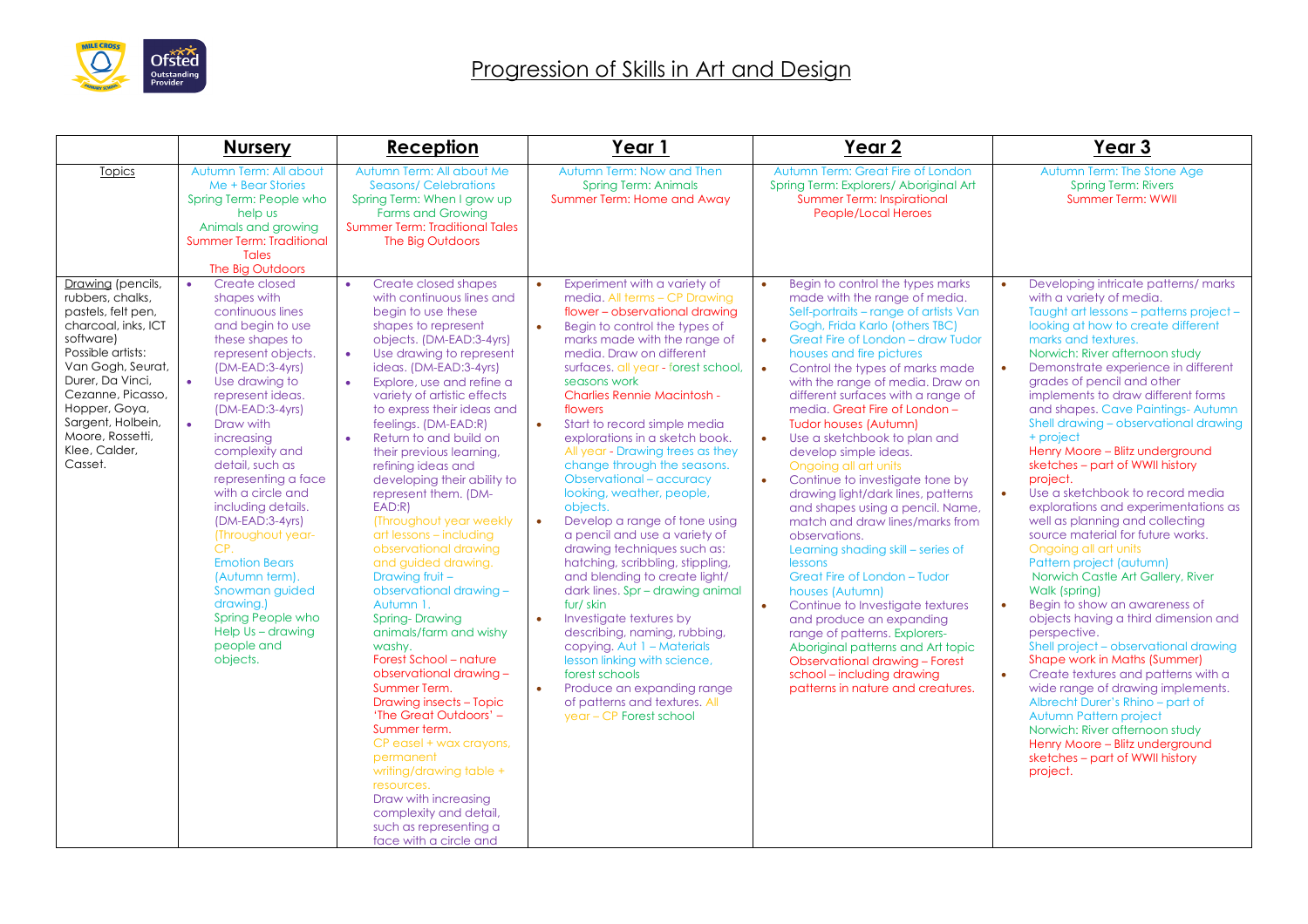|                                                                                                                                                                                                                                                                |                                                                                                                                                                                                                                                                                                                                                                                                                 | including details. (DM-<br>$EAD:3-4yrs$<br>(Self-portraits – All about<br>me-Topic Autumn 1. CP -<br>mirrors and drawing<br>materials).<br><b>ELG Safely use and</b><br>$\bullet$<br>explore a variety of<br>materials, tools and<br>techniques,<br>experimenting with<br>colour, design, texture,<br>formand function. (EAD)                                                                                                                                                                                                                                                                                                                                                                                                                                                                                                                                                                                                              |                                                                                                                                                                                                                                                                                                                                                                                                                                                                                                                                                                                                                                                                                                                                                                                                                    |                                                                                                                                                                                                                                                                                                                                                                                                                                                                                                                                                                                                                                                                                                                                                                                                                                                                                 |                                                                                                                                                                                                                                                                                                                                                                                                                                                                                                                                                                                                                                                                                                                                                                                                                                                                                                                                                                                                                                                                                                                                                     |
|----------------------------------------------------------------------------------------------------------------------------------------------------------------------------------------------------------------------------------------------------------------|-----------------------------------------------------------------------------------------------------------------------------------------------------------------------------------------------------------------------------------------------------------------------------------------------------------------------------------------------------------------------------------------------------------------|--------------------------------------------------------------------------------------------------------------------------------------------------------------------------------------------------------------------------------------------------------------------------------------------------------------------------------------------------------------------------------------------------------------------------------------------------------------------------------------------------------------------------------------------------------------------------------------------------------------------------------------------------------------------------------------------------------------------------------------------------------------------------------------------------------------------------------------------------------------------------------------------------------------------------------------------|--------------------------------------------------------------------------------------------------------------------------------------------------------------------------------------------------------------------------------------------------------------------------------------------------------------------------------------------------------------------------------------------------------------------------------------------------------------------------------------------------------------------------------------------------------------------------------------------------------------------------------------------------------------------------------------------------------------------------------------------------------------------------------------------------------------------|---------------------------------------------------------------------------------------------------------------------------------------------------------------------------------------------------------------------------------------------------------------------------------------------------------------------------------------------------------------------------------------------------------------------------------------------------------------------------------------------------------------------------------------------------------------------------------------------------------------------------------------------------------------------------------------------------------------------------------------------------------------------------------------------------------------------------------------------------------------------------------|-----------------------------------------------------------------------------------------------------------------------------------------------------------------------------------------------------------------------------------------------------------------------------------------------------------------------------------------------------------------------------------------------------------------------------------------------------------------------------------------------------------------------------------------------------------------------------------------------------------------------------------------------------------------------------------------------------------------------------------------------------------------------------------------------------------------------------------------------------------------------------------------------------------------------------------------------------------------------------------------------------------------------------------------------------------------------------------------------------------------------------------------------------|
| Painting<br>(watercolour,<br>ready mixed,<br>acrylic)<br>Possible artists:<br>Klimt, Marc, Klee,<br>Hockney, Pollock,<br>Riley, Monet,<br>Aboriginal,<br>Rothko, Rivera,<br>Indian Miniatures,<br>O'Keeffe, Hooper,<br>Rambrant, Lowry,<br>Matisse, Margritte. | Show different<br>emotions in their<br>drawings and<br>paintings, like<br>happiness, sadness,<br>fear, etc. (DM-<br>$EAD:3-4yrs$<br>Explore colour and<br>$\bullet$<br>colour mixing. (DM-<br>$EAD:3-4yrs$<br>Throughout year -<br>CP.<br>Learn colour names<br>- autumn/Harvest<br>Giuseppe<br>Arcimboldo<br>vegetable man for<br>seasons.<br>Spring - Colour<br>mixing<br>Link to Matisse<br>transport/shapes | Show different emotions<br>$\bullet$<br>in their drawings and<br>paintings, like happiness,<br>sadness, fear, etc. (DM-<br>$EAD:3-4yrs$<br>Explore colour and colour<br>$\bullet$<br>mixing. (DM-EAD:3-4yrs)<br>Explore, use and refine a<br>$\bullet$<br>variety of artistic effects<br>to express their ideas and<br>feelings (DM-EAD:R)<br><b>ELG: Safely use and</b><br>$\bullet$<br>explore a variety of<br>materials, tools and<br>techniques,<br>experimenting with<br>colour, design, texture,<br>formand function. (EAD)<br>CP throughout year.<br>Encouraged to express<br>themselves using paint<br>and easel – sponges,<br>paintbrushes and fingers.<br>Colour mixing - CP +<br>Science Day activity.<br>Names of colours taught<br>in $MM - Unit 1 - Autumn$<br>1: Repeating colour<br>patterns.<br>Spring - When I grow up.<br>Painting as an artist.<br>Mrs Wishy Washy -<br>bubble painting. Spring.<br>Painting with mud. | Explore with a variety of media;<br>$\bullet$<br>different brush sizes and tools.<br>Spr – adding detail to map of<br>UK, geographical features.<br>Explore lightening and<br>$\bullet$<br>darkening paint without the use<br>of black or white. Sum -<br>painting plants looking at<br><b>Charles Rennie Macintosh</b><br>$\bullet$<br>Begin to control the types of<br>marks made with the range of<br>media. Paint on different<br>surfaces with a range of media.<br>All year – forest school<br>Start to record simple media<br>$\bullet$<br>explorations in a sketch book.<br>All year<br>Start to mix a range of<br>$\bullet$<br>secondary colours, moving<br>towards predicting resulting<br>colours. CP - Autumn - Henri<br>Matisse colour names primary<br>and secondary<br>Making Christmas play props. | Begin to control the types of marks<br>made with a range of painting<br>techniques e.g. layering, mixing<br>media, and adding texture. Great<br>Fire of London-Tudor house<br>(Autumn)<br>Aboriginal Art project - Spring<br>term<br>$\bullet$<br>Continue to experiment in lighten<br>and darken without the use of<br>black or white. Begin to mix colour<br>shades and tones.<br>Mix colours to create sea surface<br>- linking to topic local heroes<br>$\bullet$<br>Use a sketchbook to plan and<br>develop simple ideas and<br>continue to store information on<br>colour mixing, the colour wheel<br>and colour spectrums.<br>$\bullet$<br>Continue to control the types of<br>marks made with the range of<br>media. Use a brush to produce<br>marks appropriate to work. E.g.<br>small brush for small marks. All<br>topics<br>Aboriginal Art project - Spring<br>term | Demonstrate increasing control the<br>types of marks made and experiment<br>with different effects and textures inc.<br>blocking in colour, washes, thickened<br>paint creating textural effects.<br>Shell project - Autumn - looking at<br>Georgia O'Keefe's shell paintings<br>Christmas calendars - inspired by<br>Bruegel's snow and hunters scene.<br>Norwich: River Afternoon, River<br>landscapes (spring),<br>WWII Blitz skyline picture – linking with<br>history topic<br>Use light and dark within painting and<br>$\bullet$<br>begin to explore complimentary<br>colours. Mix colour, shades and tones<br>with increasing confidence. Georgia<br>O'Keefe + Shells project (Autumn)<br>Use a sketchbook to record media<br>explorations and experimentations as<br>well as try out ideas, plan colours and<br>collect source material for future<br>works.<br>Ongoing Pattern and shell projects<br>Confidently create different effects<br>$\bullet$<br>and textures with paint according to<br>what they need for the task. Georgia<br>O'Keefe + Shells project (Autumn)<br>WWII Blitz skyline picture - linking with<br>history topic |
| <u>Sculpture</u><br>(3d work, clay,<br>dough, boxes,<br>wire, paper<br>sculpture, mod<br>roc)                                                                                                                                                                  | <b>Explore different</b><br>materials freely, to<br>develop their ideas<br>about how to use<br>them and what to                                                                                                                                                                                                                                                                                                 | <b>Explore different materials</b><br>$\bullet$<br>freely, to develop their<br>ideas about how to use<br>them and what to make.<br>(DM-EAD:3-4yrs)                                                                                                                                                                                                                                                                                                                                                                                                                                                                                                                                                                                                                                                                                                                                                                                         | Experiment in a variety of<br>$\bullet$<br>malleable media such as clay,<br>papier Mache, Salt dough,<br>modroc. Aut $1 - Cp$ , play<br>dough, Christmas crafts                                                                                                                                                                                                                                                                                                                                                                                                                                                                                                                                                                                                                                                    | Use equipment and media with<br>increasing confidence.<br>Shape, form, construct and model<br>from observation and imagination                                                                                                                                                                                                                                                                                                                                                                                                                                                                                                                                                                                                                                                                                                                                                  | Use equipment and media with<br>confidence. Learn to secure work to<br>continue at a later date.<br>Join two parts successfully.<br>Clay project linking to land, soil, and<br>river topic                                                                                                                                                                                                                                                                                                                                                                                                                                                                                                                                                                                                                                                                                                                                                                                                                                                                                                                                                          |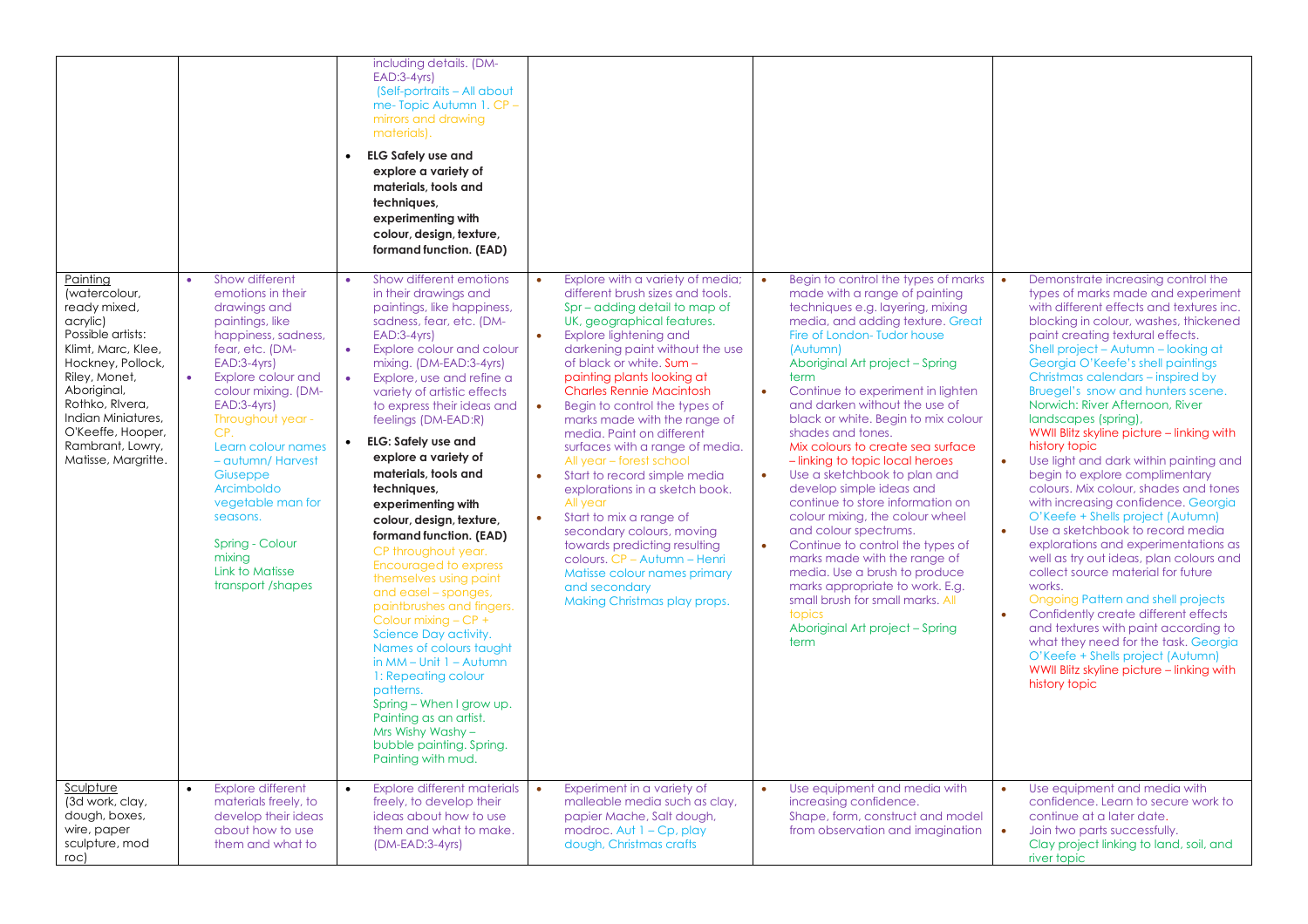| Possible artists:<br>Moore, African,<br>Native American,<br>Hepworth, Arp,<br>Nevelson, Gabo,<br>Calder, Sagel,<br>Leach, Kinetic,<br>recycled/found<br>object sculptures,<br>Egyptian<br>artefacts, Christo,<br>Frink, Balla, Andre.                                                           | make. (DM-EAD:3-<br>4yrs)<br>$\bullet$<br>Develop their own<br>ideas and then<br>decide which<br>materials to use to<br>express them. (DM-<br>$EAD:3-4yrs$<br>Throughout year<br>CP. Junk modelling.<br>Autumn term - salt<br>dough hedgehogs.<br><b>Paper sculptures -</b><br>Fireworks - Autumn.<br>CP-Construction.<br>Masks - Dear Zoo.<br>Summer pirate<br>topic – making<br>boats | Develop their own ideas<br>and then decide which<br>materials to use to<br>express them. (DM-EAD:3-<br>4yrs)<br><b>ELG: Make use of props</b><br>$\bullet$<br>and materials when role<br>playing characters in<br>narratives and<br>stories.(EAD)<br>CP throughout year<br>including junk modelling<br>and creation for roleplay,<br>construction (inside and<br>out). Cutting and joining<br>different materials.<br>Playdough.<br>Christmas activities -<br>making crowns, 3D paper<br>decorations.<br>Autumn clay hedgehogs<br><b>Spring: Seeds clay</b><br>pressing – farms and<br>growing<br>Spring: Seeds clay<br>pressing-farms and<br>growing.<br>Forest School - Summer<br>term including making<br>clay faces, peg dolls and<br>fairy doors. | Salt dough roses - linking with<br>plants work<br>$\bullet$<br>Shape and model materials for<br>a purpose, e.g. pot, tile from<br>observation and imagination.<br>Spr 2- creating a model person<br>for map work<br>Continue to manipulate<br>$\bullet$<br>malleable materials in a variety<br>of ways including rolling,<br>pinching and kneading. Spr2 -<br>creating a face with<br>playdough linking with senses<br>work<br>$\bullet$<br>Impress and apply simple<br>decoration techniques:<br>impressed, painted, applied.<br>CP play dough<br>Use tools and equipment safely<br>$\bullet$<br>and in the correct way. CP all<br>year                                                                                                                                                                      | Making an Elizabethan house -<br>linking with Great Fire of London<br>(Autumn)<br>Forest school – clay work, building<br>dens.<br>$\bullet$<br>Use a sketchbook to plan and<br>develop simple ideas and making<br>simple informed choices in media.<br>Making an Elizabethan house -<br>linking with Great Fire of London<br>(Autumn)<br>$\bullet$<br>Explore carving as a form of 3D art<br>Science Living Things - animal<br>carving from clay                                                                                                                                                                                                                                                                                                           | <b>WWII Model gardens</b><br>Construct a simple base for extending<br>$\bullet$<br>and modelling other shapes.<br>Use a sketchbook to plan, collect<br>$\bullet$<br>and develop ideas. To record media<br>explorations and experimentations as<br>well as try out ideas<br>Clay project linking to land, soil, and<br>river topic<br><b>WWII Model gardens</b><br>Produce more intricate surface<br>$\bullet$<br>patterns/ textures and use them<br>when appropriate.<br>Clay pots - Forest School Autumn<br>term 1<br>Clay project linking to land, soil, and<br>river topic - fossil imprint<br>Produce larger ware using pinch/<br>slab/coil techniques.<br>Continue to explore carving as a form<br>$\bullet$<br>of 3D art.<br>Use language appropriate to skill and<br>technique<br>Clay project linking to land, soil, and<br>river topic     |
|-------------------------------------------------------------------------------------------------------------------------------------------------------------------------------------------------------------------------------------------------------------------------------------------------|-----------------------------------------------------------------------------------------------------------------------------------------------------------------------------------------------------------------------------------------------------------------------------------------------------------------------------------------------------------------------------------------|--------------------------------------------------------------------------------------------------------------------------------------------------------------------------------------------------------------------------------------------------------------------------------------------------------------------------------------------------------------------------------------------------------------------------------------------------------------------------------------------------------------------------------------------------------------------------------------------------------------------------------------------------------------------------------------------------------------------------------------------------------|---------------------------------------------------------------------------------------------------------------------------------------------------------------------------------------------------------------------------------------------------------------------------------------------------------------------------------------------------------------------------------------------------------------------------------------------------------------------------------------------------------------------------------------------------------------------------------------------------------------------------------------------------------------------------------------------------------------------------------------------------------------------------------------------------------------|------------------------------------------------------------------------------------------------------------------------------------------------------------------------------------------------------------------------------------------------------------------------------------------------------------------------------------------------------------------------------------------------------------------------------------------------------------------------------------------------------------------------------------------------------------------------------------------------------------------------------------------------------------------------------------------------------------------------------------------------------------|-----------------------------------------------------------------------------------------------------------------------------------------------------------------------------------------------------------------------------------------------------------------------------------------------------------------------------------------------------------------------------------------------------------------------------------------------------------------------------------------------------------------------------------------------------------------------------------------------------------------------------------------------------------------------------------------------------------------------------------------------------------------------------------------------------------------------------------------------------|
| Printing<br>(found materials,<br>rubbings, stencils,<br>sponges, fruit/veg,<br>wood blocks,<br>press prints, lino<br>print, mono-print,<br>string)<br>Possible Artists:<br>Warhol, Hokusai,<br>Hiroshige, Escher,<br>Morris, Labelling,<br>Rothenstein.<br>Kunisada,<br>Advertising,<br>Bawden. | <b>Explore different</b><br>materials freely, to<br>develop their ideas<br>about how to use<br>them and what to<br>make. (DM-EAD:3-<br>4yrs<br>Throughout year -<br>CP-Stamps,<br>different sized<br>brushes, also via<br>playdough tools                                                                                                                                               | Explore, use and refine a<br>variety of artistic effects<br>to express their ideas and<br>feelings. (DM-EAD:R)<br>Create collaboratively,<br>$\bullet$<br>sharing ideas, resources<br>and skills. (DM-EAD:R)<br><b>ELG: Safely use and</b><br>$\bullet$<br>explore a variety of<br>materials, tools and<br>techniques,<br>experimenting with<br>colour, design, texture,<br>formand function.<br><b>ELG: Share their creations,</b><br>$\bullet$<br>explaining the process<br>they have used. (EAD)<br>CP throughout year.<br>Potato printing, rubber<br>stamp printing, plastic<br>stencils.                                                                                                                                                          | Explore printing simple pictures<br>with a range of hard and soft<br>materials e.g. cork, pen barrels,<br>sponge. CP throughout year.<br>String + block printing roses -<br>linking to Charles Rennie<br>Macintosh and plants.<br>Demonstrate experience at<br>$\bullet$<br>impressed printing: drawing into<br>ink, printing from objects. Use<br>equipment and media<br>correctly and be able to<br>produce a clean printed<br>image. Use found object from<br><b>Forest School</b><br>Rolling pin printing - Christmas<br>activities - wrapping paper.<br>String + block printing roses -<br>linking to Charles Rennie<br>Macintosh and plants.<br>Explore printing in relief: Sting<br>$\bullet$<br>and card. Begin to identify<br>forms of printing: Books, posters<br>pictures, fabrics. String + block | Continue to explore printing<br>simple pictures with a range of<br>hard and soft materials e.g. cork,<br>pen barrels, sponge.<br><b>Aboriginal Art Project</b><br>$\bullet$<br>Demonstrate experience at<br>impressed printing: drawing into<br>ink, printing from objects. Use<br>equipment and media correctly<br>and be able to produce a clean<br>printed image Use found objects<br>from Forest School<br>$\bullet$<br>Make simple marks on rollers and<br>printing palettes Take simple prints<br>i.e. mono -printing.<br>Links with RE Islam + spring topic<br>'Art Around the World'<br>$\bullet$<br>Use a sketchbook to plan and<br>develop simple ideas and collect<br>textures, patterns to inform other<br>work.<br>Art Around the World topic | Print simple pictures using different<br>printing techniques<br>River artwork project<br>Printing silhouette - WWII Blitz<br>Continue to explore both mono-<br>$\bullet$<br>printing and relief printing.<br>String/bubble wrap/objects printing -<br>linking with river topic +<br>eco/recycling/pollution<br>$\bullet$<br>Use a sketchbook to record media<br>explorations and experimentations as<br>well as try out ideas, plan colours and<br>collect source material for future<br>works. Ongoing River artwork project<br>$\bullet$<br>Demonstrate experience in 3 colour<br>printing. River artwork project<br>Explore the work of a range of artists,<br>$\bullet$<br>craft makers and designers,<br>describing the differences and<br>similarities between different<br>practices and disciplines, and making<br>links to their own work. |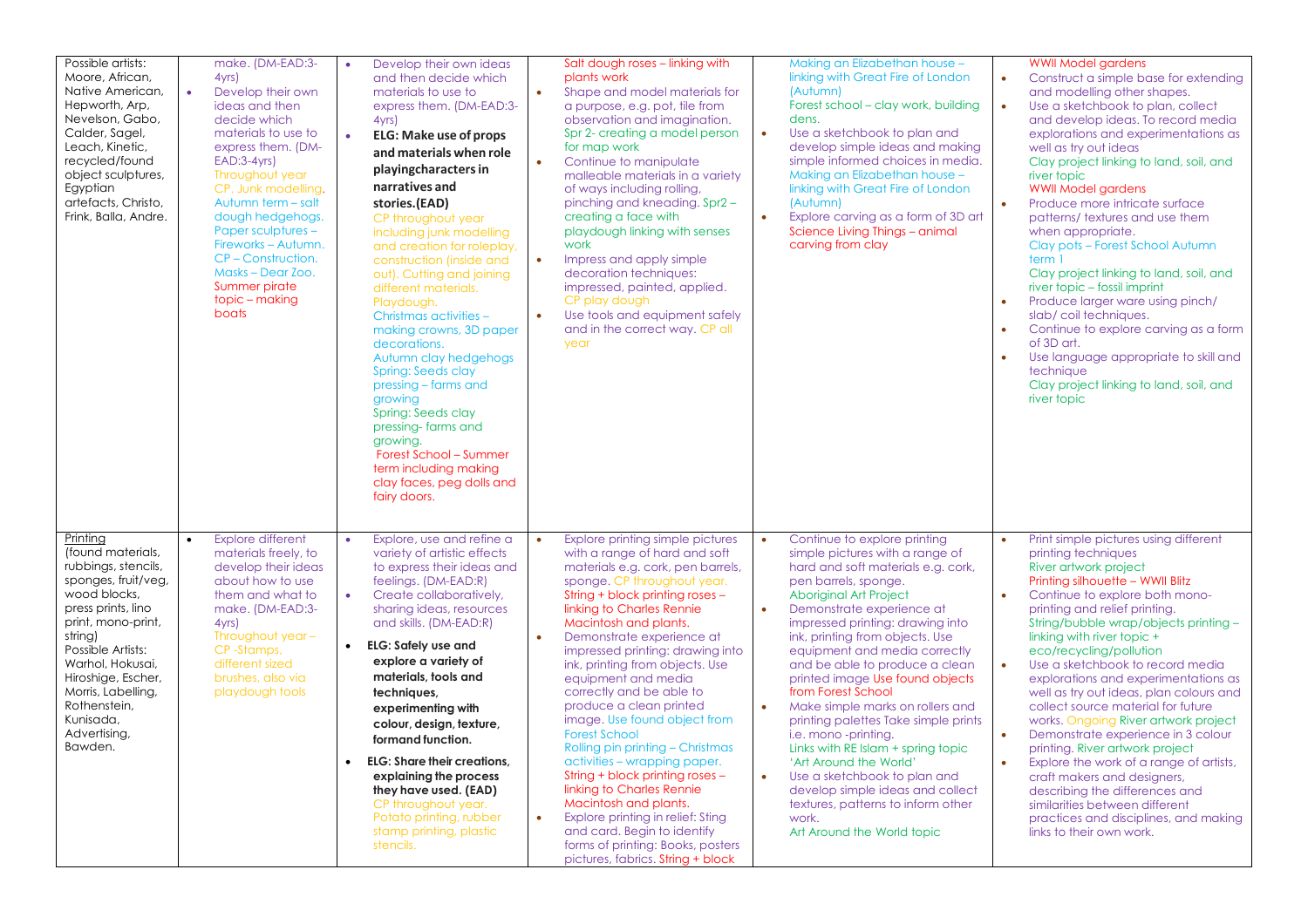|                                                                                                                                                                       |                                                                                                                                                                                                                                                                                                                       | Look at repeating colour<br>patterns MM-Unit 1.<br>Christmas cards -<br>finger/hand printing.<br>Spring - Veg printing,<br>hooves<br>Forest school - bark/leaf<br>rubbing. Finger/hand<br>printing.                                                                                                                                                                                                                                                                                                                                                                                                                                                                                                                                                                                       | printing roses – linking to<br><b>Charles Rennie Macintosh and</b><br>plants.                                                                                                                                                                                                                                                                                                                                                                                                                                                                                                                                                                                                                                                                                                                                                                                                                                                                                                                    | Experiment with overprinting<br>$\bullet$<br>motifs and colour. (Christmas -<br>wrapping paper)                                                                                                                                                                                                                                                                                                                                                                                                                                                                                                                                                                                                                                                                                                                                                                                                                                                                                                                                                                                            | Look at artists and crafts people<br>creating work based on images of<br>water/rivers including David Hockney.<br>$\bullet$<br>Demonstrate experience in<br>combining prints taken from different<br>objects to produce an end piece.<br>String/bubble wrap/objects printing -<br>linking with river topic +<br>eco/recycling/pollution                                                                                                                                                                                                                                                                                                                                                                                                                                                                                                                                                                                                                                                                                                                                                                                                                                                                                                                             |
|-----------------------------------------------------------------------------------------------------------------------------------------------------------------------|-----------------------------------------------------------------------------------------------------------------------------------------------------------------------------------------------------------------------------------------------------------------------------------------------------------------------|-------------------------------------------------------------------------------------------------------------------------------------------------------------------------------------------------------------------------------------------------------------------------------------------------------------------------------------------------------------------------------------------------------------------------------------------------------------------------------------------------------------------------------------------------------------------------------------------------------------------------------------------------------------------------------------------------------------------------------------------------------------------------------------------|--------------------------------------------------------------------------------------------------------------------------------------------------------------------------------------------------------------------------------------------------------------------------------------------------------------------------------------------------------------------------------------------------------------------------------------------------------------------------------------------------------------------------------------------------------------------------------------------------------------------------------------------------------------------------------------------------------------------------------------------------------------------------------------------------------------------------------------------------------------------------------------------------------------------------------------------------------------------------------------------------|--------------------------------------------------------------------------------------------------------------------------------------------------------------------------------------------------------------------------------------------------------------------------------------------------------------------------------------------------------------------------------------------------------------------------------------------------------------------------------------------------------------------------------------------------------------------------------------------------------------------------------------------------------------------------------------------------------------------------------------------------------------------------------------------------------------------------------------------------------------------------------------------------------------------------------------------------------------------------------------------------------------------------------------------------------------------------------------------|---------------------------------------------------------------------------------------------------------------------------------------------------------------------------------------------------------------------------------------------------------------------------------------------------------------------------------------------------------------------------------------------------------------------------------------------------------------------------------------------------------------------------------------------------------------------------------------------------------------------------------------------------------------------------------------------------------------------------------------------------------------------------------------------------------------------------------------------------------------------------------------------------------------------------------------------------------------------------------------------------------------------------------------------------------------------------------------------------------------------------------------------------------------------------------------------------------------------------------------------------------------------|
| Textile<br>(weaving, sewing,<br>fabric dye/paint,<br>batik, threads,<br>decorations, tie<br>dye)<br>Possibel Artists:<br>Ashley, Fassett,<br>African/Indian,<br>Adire | Join different<br>$\bullet$<br>materials and<br>explore different<br>textures. (DM-<br>$EAD:3-4yrs$<br>$\bullet$<br>Develop their own<br>ideas and then<br>decide which<br>materials to use to<br>express them. (DM-<br>$EAD:3-4yrs$<br>Throughout year -<br>$CP - \overline{S}$ ewing<br>boards. Fabric<br>collages. | Join different materials<br>$\bullet$<br>and explore different<br>textures. (DM-EAD:3-4yrs)<br>$\bullet$<br>Explore, use and refine a<br>variety of artistic effects<br>to express their ideas and<br>feelings. (DM-EAD:R)<br><b>ELG: Safely use and</b><br>$\bullet$<br>explore a variety of<br>materials, tools and<br>techniques,<br>experimenting with<br>colour, design, texture,<br>formand function.<br><b>ELG: Share their creations,</b><br>$\bullet$<br>explaining the process<br>they have used. (EAD)<br>CP throughout year;<br>roleplay using materials,<br>beads and string $-$<br>necklace making,<br>collage work,<br>Owl babies collage.<br>sewing boards.<br>Forest School – peg dolls.<br>wool + frame weaving,<br>willow weaving<br>headbands.<br>Links with Science. | Begin to identify different forms<br>$\bullet$<br>of textiles. Spr 2 - Creating<br>clothes for model person<br>$\bullet$<br>Have experience in colouring<br>textiles: printing, fabric crayons.<br>Spr 2 - Creating clothes for<br>model person<br>Use more than one type of<br>$\bullet$<br>stitch. Explain how to thread a<br>needle and have a go. Spr 2 -<br>Creating clothes for model<br>person<br>Have some experience of<br>$\bullet$<br>weaving and understand the<br>process and some techniques.<br>Spr 2 – easter basket<br>$\bullet$<br>Begin to identify different types<br>and textures of fabric and<br>materials for collage.<br>Autumn - Science topics -<br>waterproof materials. Washing<br>and drying linking to history<br>topic. Possible links to Nativity<br>costumes TBC.<br>Spr 1 - Henri Rousseau collage<br>Use appropriate language to<br>$\bullet$<br>describe<br>colours, media,<br>equipment and textures. All<br>year as children learn about<br>new resources | Begin to identify different forms of<br>$\bullet$<br>textiles. Science Materials (spring)<br>Match and sort fabrics and<br>$\bullet$<br>threads for colour, texture, length,<br>size and shape. Links to Science -<br><b>Materials (spring)</b><br>Gain confidence in stitching two<br>$\bullet$<br>pieces of fabric. Explain how to<br>thread a needle and have a go.<br><b>Christmas Activities (autumn)</b><br>Continue to gain experience in<br>$\bullet$<br>weaving, both 3D and flat i.e.<br>grass through twigs, carrier bags<br>on a bike wheel Forest School<br>Use a sketchbook to plan and<br>$\bullet$<br>develop simple ideas and making<br>simple informed choices in media.<br>Change and modify threads and<br>$\bullet$<br>fabrics, knotting, fraying, fringing,<br>pulling threads, twisting, plaiting.<br><b>Science Materials (spring)</b><br>Explorers/world art-designing and<br>making a flag<br>Gain experience in applying<br>$\bullet$<br>colour with printing, dipping,<br>fabric crayons Create and use<br>dyes i.e. onion skins, tea, coffee<br>Forest school | Show an awareness and name a<br>range of different fabrics.<br>Use a variety of techniques, e.g.<br>printing, dyeing, weaving and<br>stitching to create different textural<br>effects River and waters scenes<br>project<br>Apply decoration using beads,<br>buttons, feathers etc.<br>Make do and Mend project - linking<br>with history project WWII + Recycling<br>$\bullet$<br>Continue to gain experience in<br>applying colour with printing.<br>River and waters scenes project<br>Make do and Mend project - linking<br>with history project WWII + Recycling<br>Explore using resist paste and batik.<br>$\bullet$<br>River and waters scenes project<br>Show further experience in changing<br>and modifying threads and fabrics,<br>knotting, fraying, fringing, pulling<br>threads, twisting, plaiting.<br>Make do and Mend project - linking<br>with history project WWII + Recycling<br>Use a sketchbook to plan, collect<br>and develop ideas. To record textile<br>explorations and experimentations as<br>well as try out ideas.<br>Ongoing throughout year<br>River and waters scenes project<br>Demonstrate experience in looking at<br>fabrics from other countries. Links to<br>RE looking Sikhism-traditional Indian<br>fabrics and clothes. |

|        | Year     | Year $\sim$             | Year .                                                  |
|--------|----------|-------------------------|---------------------------------------------------------|
| iopics | NUIUITII | rerm: .<br>. טו<br>1.11 | .<br><b>UITU ALI</b><br>1979 S<br>יי <i>יי יי יי דו</i> |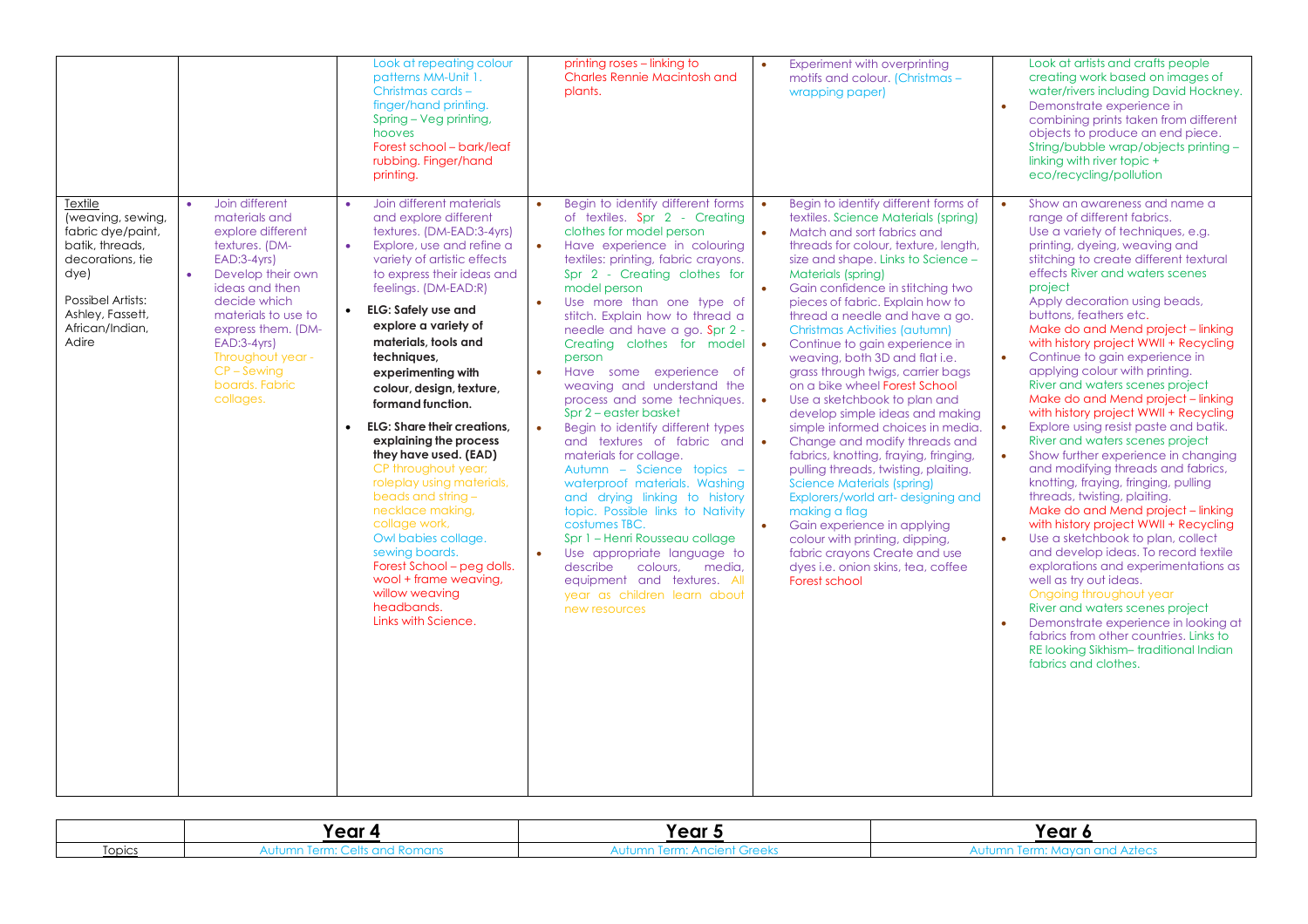|                                                                                                                                                                                                                                                                          | <b>Spring Term: Egyptians</b><br><b>Summer Term: Rainforests</b>                                                                                                                                                                                                                                                                                                                                                                                                                                                                                                                                                                                                                                                                                                                                                                                                                                                                                                                                                                                                                       | <b>Spring Term: Ancient Greeks (continued)</b><br>Anglo Saxons and Vikings                                                                                                                                                                                                                                                                                                                                                                                                                                                                                                                                                                                                                                                                                                                                                                                                                                                                                                                                                                                                                                                                                                                                                                                                                                                                                                                                        | <b>Spring Term: Victorians</b><br>Summer Term: SATS + trips                                                                                                                                                                                                                                                                                                                                                                                                                                                                                                                                                                                                                                                                                                                                                                                                                                                                                                                                                                                                                                                                                                                                                                                                                                                                                                                                                                                                                                                                     |
|--------------------------------------------------------------------------------------------------------------------------------------------------------------------------------------------------------------------------------------------------------------------------|----------------------------------------------------------------------------------------------------------------------------------------------------------------------------------------------------------------------------------------------------------------------------------------------------------------------------------------------------------------------------------------------------------------------------------------------------------------------------------------------------------------------------------------------------------------------------------------------------------------------------------------------------------------------------------------------------------------------------------------------------------------------------------------------------------------------------------------------------------------------------------------------------------------------------------------------------------------------------------------------------------------------------------------------------------------------------------------|-------------------------------------------------------------------------------------------------------------------------------------------------------------------------------------------------------------------------------------------------------------------------------------------------------------------------------------------------------------------------------------------------------------------------------------------------------------------------------------------------------------------------------------------------------------------------------------------------------------------------------------------------------------------------------------------------------------------------------------------------------------------------------------------------------------------------------------------------------------------------------------------------------------------------------------------------------------------------------------------------------------------------------------------------------------------------------------------------------------------------------------------------------------------------------------------------------------------------------------------------------------------------------------------------------------------------------------------------------------------------------------------------------------------|---------------------------------------------------------------------------------------------------------------------------------------------------------------------------------------------------------------------------------------------------------------------------------------------------------------------------------------------------------------------------------------------------------------------------------------------------------------------------------------------------------------------------------------------------------------------------------------------------------------------------------------------------------------------------------------------------------------------------------------------------------------------------------------------------------------------------------------------------------------------------------------------------------------------------------------------------------------------------------------------------------------------------------------------------------------------------------------------------------------------------------------------------------------------------------------------------------------------------------------------------------------------------------------------------------------------------------------------------------------------------------------------------------------------------------------------------------------------------------------------------------------------------------|
| Drawing (pencils,<br>rubbers, chalks,<br>pastels, felt pen,<br>charcoal, inks, ICT<br>software)<br>Possible artists: Van<br>Gogh, Seurat,<br>Durer, Da Vinci,<br>Cezanne, Picasso,<br>Hopper, Goya,<br>Sargent, Holbein,<br>Moore, Rossetti,<br>Klee, Calder,<br>Casset. | Developing techniques to create intricate patterns<br>$\bullet$<br>using different grades of pencil and other<br>implements/media to create lines, marks and<br>develop tone. Understanding why they best suit.<br>(Throughout year, Celtic knots + Celtic round house)<br>drawings - autumn 1)<br>$\bullet$<br>Draw for a sustained period of time at an<br>appropriate level. (All terms)<br>Links with PWP - drawing story maps.<br>Drawing Egyptian art and artifacts<br>Drawing plants and animals in rainforest – links to<br>geography and labelled drawings.<br>Use sketchbooks to collect and record visual<br>$\bullet$<br>information from different sources as well as<br>planning and colleting source material for future<br>works. (All terms, all work to be drafted in books)<br>Have opportunities to develop further drawings<br>$\bullet$<br>featuring the third dimension and perspective.<br>Drawing the Egyptian pyramids - linking to history<br>topic - Spring<br>Drawing 3d shapes as 2d representations in maths<br>summer 1                                | Summer Term: Anglo Saxons and Vikings (continued)<br>Work in a sustained and independent way to create a<br>detailed drawing. Develop a key element of their<br>work: line, tone, pattern, texture.<br>Use different techniques for different purposes i.e.<br>shading, hatching within their own work.<br>Van Gogh's Mark Making and landscape sketches<br>project (Autumn 1)<br>Links with printing project – portraiture and planning<br>Greek pot.<br>Links to drawing Viking art and planning long boat<br>project.<br>$\bullet$<br>Use sketchbooks to collect, record and plan for future<br>works. Start to develop their own style using tonal<br>contrast and mixed media. Ongoing all units<br>Mark Making project - Autumn<br>$\bullet$<br>Develop further simple perspective in using a single<br>focal point and horizon. Begin to develop an<br>awareness of composition, scale and proportion in<br>their paintings.<br>Van Gogh's bedroom linking to his landscape work<br>(Autumn 2)<br>Use drawing techniques to work from a variety of<br>sources including observation, photographs and<br>digital images. Develop close observation skills using a<br>variety of view finders. Van Gogh's Mark Making and<br>landscape sketches project (Autumn 1)<br>Links with printing project - portraiture and planning<br>Greek pot.<br>Links to drawing Viking art and planning long boat<br>project. | Draw for a sustained period of time over a number of<br>sessions working on one piece – Realistic drawing of Human<br>Lungs (autumn) + throughout year on projects including<br>summer - self-portraits.<br>Develop their own style of drawing through: line, tone,<br>pattern, texture. – Realistic drawing of Human Lungs – Study<br>of da Vinci/shading techniques to help develop own style.<br>(autumn) summer - self-portraits.<br>Use different techniques for different purposes i.e. shading,<br>hatching within their own work, understanding which works<br>well in their work and why - Learning about and applying a<br>range of techniques to create own anatomical drawings<br>(links to science topic Living Things Including Humans).<br>(autumn)<br>Develop their own style using tonal contrast and mixed<br>media. Sketching techniques in anatomical drawings.<br>(autumn) Collaging to create beach huts. (summer)<br>Use sketchbooks to collect, record and plan for future<br>works. Adapt their work according to their views and<br>describe how they might develop it further. Analysis of da<br>Vinci anatomical drawings. Planning for Maya prints, looking<br>at tradition Maya artwork (Links to DT - Creating print<br>blocks). (autumn)<br>Have opportunities to develop further simple perspective in<br>their work using a single focal point and horizon. Develop an<br>awareness of composition, scale and proportion in their<br>paintings. Depicting London in Victorian times. (spring) |
| Painting<br>(watercolour,<br>ready mixed,<br>acrylic)<br>Possible artists:<br>Klimt, Marc, Klee,<br>Hockney, Pollock,<br>Riley, Monet,<br>Aboriginal, Rothko,<br>Rivera, Indian<br>Miniatures,<br>O'Keeffe, Hooper,<br>Rambrant, Lowry,<br>Matisse, Margritte.           | Confidently control types of marks made and<br>$\bullet$<br>experiment with different effects and textures inc.<br>blocking in colour, washes, thickened paint<br>creating textural effects. Throughout year.<br>Egyptian silhouette - Spring term.<br>Start to develop a painting from a drawing.<br>$\bullet$<br>(Ongoing using sketch books)<br>Begin to choose appropriate media to work with.<br>$\bullet$<br>Use light and dark within painting and show<br>understanding of complimentary colours. Mix<br>colour, shades and tones with increasing<br>confidence. (Egyptians Spring history – silhouette)<br>Use sketchbooks to collect and record visual<br>$\bullet$<br>information from different sources as well as<br>planning, trying out ideas, plan colours and collect<br>source material for future works. Egyptians Spring<br>history.<br>Artwork relating to rainforest summer term<br>$\bullet$<br>Start to look at working in the style of a selected<br>artist (not copying). (Rousseau rainforest +<br>Indigenous art (Yawanawa Tribe) - geography -<br>summer) | Confidently control the types of marks made and<br>experiment with different effects and textures.<br>$\bullet$<br>Mix and match colours to create atmosphere and<br>light effects. Mix colour, shades and tones with<br>confidence building on previous knowledge.<br>Van Gogh's Mark Making and other artist using paint<br>in a similar way. Look at Impressionism and Giacomo<br>Balla (Street Light) Autumn 2.<br>$\bullet$<br>Use sketchbooks to collect and record visual<br>information from different sources as well as planning,<br>trying out ideas, plan colours and collect source<br>material for future works.<br>All project - throughout year<br>Start to develop their own style using tonal contrast<br>and mixed media.<br>Recognise the art of key artists and begin to place<br>$\bullet$<br>them in key movements or historical events.<br>Look at Impressionism and other related movements.                                                                                                                                                                                                                                                                                                                                                                                                                                                                                             | Work in a sustained and independent way to develop their<br>own style of painting. This style may be through the<br>development of: colour, tone and shade. Portraits of Queen<br>Victoria. (spring)<br>Purposely control the types of marks made and experiment<br>with different effects and textures inc. blocking in colour,<br>washes, thickened paint creating textural effects.<br>Christmas calendars.<br>Portraits of Queen Victoria. (spring)<br>Mix colour, shades and tones with confidence building on<br>previous knowledge. Understanding which works well in their<br>work and why. Portraits of Queen Victoria. (spring)<br>Self-portraits. (summer)<br>Use sketchbooks to collect and record visual information<br>from different sources as well as planning and colleting<br>source material. Adapt their work according to their views<br>and describe how they might develop it further. Annotate<br>work in sketchbook. Peer feedback throughout the year of<br>work in sketchbook.                                                                                                                                                                                                                                                                                                                                                                                                                                                                                                                      |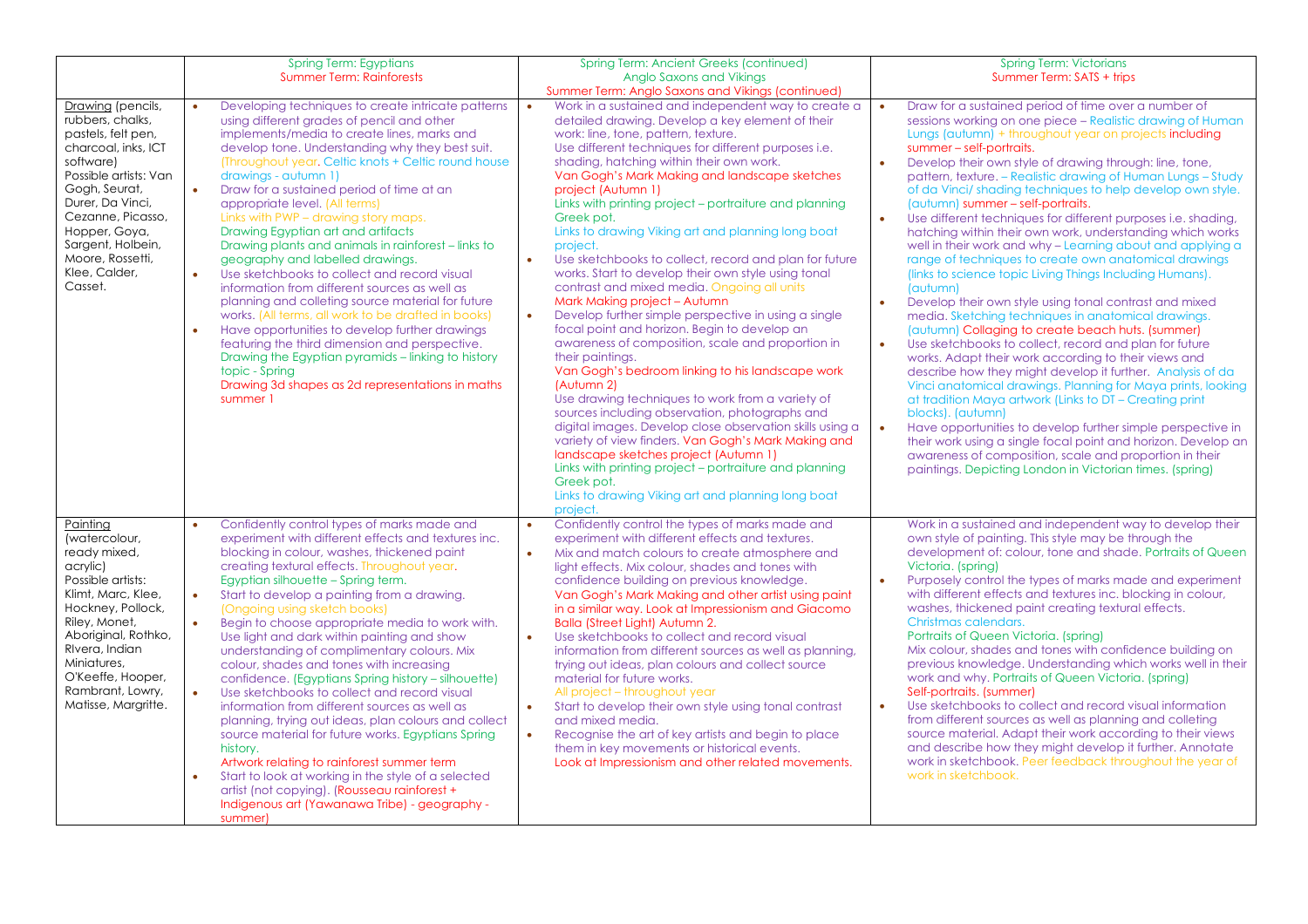| Sculpture<br>(3d work, clay,<br>dough, boxes, wire,<br>paper sculpture,<br>modroc)<br>Possible artists:<br>Moore, African,<br>Native American,<br>Hepworth, Arp,<br>Nevelson, Gabo,<br>Calder, Sagel,<br>Leach, Kinetic,<br>recycled/found<br>object sculptures,<br>Egyptian artefacts,<br>Christo, Frink, Balla,<br>Andre.<br>Printing | $\bullet$<br>$\bullet$<br>$\bullet$<br>$\bullet$<br>$\bullet$<br>$\bullet$<br>$\bullet$<br>$\bullet$<br>$\bullet$ | Work in a safe, organised way, caring for<br>equipment. Secure work to continue at a later<br>date. (Behaviours for learning throughout year)<br>Make a slip to join two pieces of clay.<br>Clay scarab beetle-Egyptian history project<br>Decorate, coil, and produce maquettes<br>confidently when necessarily Celtic bowls and<br>jewellery/torcs Pyramid stacks,<br>Model over an armature: newspaper frame for<br>modroc. (canopic jars Egyptians)<br>Use recycled, natural and man-made materials to<br>create sculptures. Use sketchbooks to collect and<br>record visual information from different sources as<br>well as planning, trying out ideas, plan colours and<br>collect source material for future works. Miniature<br>Celtic roundhouses<br>canopic jars plastic bottles,<br>Adapt work as and when necessary and explain<br>why. (Plan every piece of work)<br>Gain more confidence in carving as a form of 3D<br>art. (clay – Celtic art, brooches)<br>Use language appropriate to skill and technique.<br>(Star words for each art lesson)<br>Demonstrate awareness in environmental sculpture<br>and found object art. Show awareness of the<br>effect of time upon sculptures.<br>Egyptian relics and sites | $\bullet$<br>$\bullet$<br>$\bullet$<br>$\bullet$<br>$\bullet$<br>$\bullet$ | Work in a safe, organised way, caring for equipment.<br>Secure work to continue at a later date.<br>Show experience in combining pinch, slabbing and<br>coiling to produce end pieces.<br>Develop understanding of different ways of finishing<br>work: glaze, paint, polish<br>Spring – Greek clay pot project – linking with History<br>Gain experience in model ling over an armature:<br>newspaper frame for modroc.<br>Use recycled, natural and manmade materials to<br>create sculptures, confidently and successfully joining.<br>Viking boat model project – linking with summer history<br>Use sketchbooks Plan a sculpture through drawing<br>and other preparatory work. Use the sketch book to<br>plan how to join parts of the sculpture. (Greek pots)<br>Viking boat model project – linking with summer history<br>Adapt work as and when necessary and explain why.<br>Confidently carve a simple form.<br>Use language appropriate to skill and technique.<br>Viking boat model project - linking with summer history<br>Compare the style of different styles and approaches.<br>Peer feedback after projects<br>Use tools in a safe way | $\bullet$<br>$\bullet$<br>$\bullet$<br>$\bullet$<br>$\bullet$<br>$\bullet$ | Work in a safe, organised way, caring for equipment-<br>Ongoing + carving printing block - summer project<br>Secure work to continue at a later date. Clay fossils. (Spring)<br>Model and develop work through a combination of pinch,<br>slab, and coil – Use of clay to create fossils/shell (spring)<br>Work around armatures or over constructed foundations.<br>Demonstrate experience in the understanding of different<br>ways of finishing work: glaze, paint, polish. Creating<br>fossils/ammonites on square slab using a range of finishes.<br>(Darrel Wakeman) (spring)<br>Demonstrate experience in relief and freestanding work<br>using a range of media – Pasta skeletons. (spring)<br>Recognise sculptural forms in the environment: Furniture,<br>buildings. Tudor/Victorian architecture. Links to trips locally<br>and London Trip (TBC).<br>Use sketchbooks to collect and record visual information<br>from different sources. Use the sketch book to plan how to<br>join parts of the sculpture. Annotate work in sketchbook.<br>Planning for the creation of pasta skeletons. (spring)<br>Confidently carve a simple form. Print blocks (Link to DT)<br>Solve problems as they occur. Ongoing<br>Use language appropriate to skill and technique. Ongoing -<br>Naming shading techniques in feedback with partners.<br>(autumn)<br>Develop ideas from a range of sources. Ongoing - |
|-----------------------------------------------------------------------------------------------------------------------------------------------------------------------------------------------------------------------------------------------------------------------------------------------------------------------------------------|-------------------------------------------------------------------------------------------------------------------|-------------------------------------------------------------------------------------------------------------------------------------------------------------------------------------------------------------------------------------------------------------------------------------------------------------------------------------------------------------------------------------------------------------------------------------------------------------------------------------------------------------------------------------------------------------------------------------------------------------------------------------------------------------------------------------------------------------------------------------------------------------------------------------------------------------------------------------------------------------------------------------------------------------------------------------------------------------------------------------------------------------------------------------------------------------------------------------------------------------------------------------------------------------------------------------------------------------------------------------|----------------------------------------------------------------------------|-------------------------------------------------------------------------------------------------------------------------------------------------------------------------------------------------------------------------------------------------------------------------------------------------------------------------------------------------------------------------------------------------------------------------------------------------------------------------------------------------------------------------------------------------------------------------------------------------------------------------------------------------------------------------------------------------------------------------------------------------------------------------------------------------------------------------------------------------------------------------------------------------------------------------------------------------------------------------------------------------------------------------------------------------------------------------------------------------------------------------------------------------------------|----------------------------------------------------------------------------|-------------------------------------------------------------------------------------------------------------------------------------------------------------------------------------------------------------------------------------------------------------------------------------------------------------------------------------------------------------------------------------------------------------------------------------------------------------------------------------------------------------------------------------------------------------------------------------------------------------------------------------------------------------------------------------------------------------------------------------------------------------------------------------------------------------------------------------------------------------------------------------------------------------------------------------------------------------------------------------------------------------------------------------------------------------------------------------------------------------------------------------------------------------------------------------------------------------------------------------------------------------------------------------------------------------------------------------------------------------------------------------------------------------|
| (found materials,<br>rubbings, stencils,<br>sponges, fruit/veg,<br>wood blocks, press<br>prints, lino print,<br>mono-print, string)<br>Possible Artists:<br>Warhol, Hokusai,<br>Hiroshige, Escher,<br>Morris, Labelling,<br>Rothenstein,<br>Kunisada,<br>Advertising,<br>Bawden.                                                        | $\bullet$<br>$\bullet$<br>$\bullet$<br>$\bullet$                                                                  | Increase awareness of mono and relief printing.<br>(Compare and analyse different artwork, relief<br>printing at forest school)<br>Demonstrate experience in fabric printing. (brusho<br>and staining fabric using berries - Celtic patterns)<br>Use sketchbooks to collect and record visual<br>information from different sources as well as<br>planning, trying out ideas, plan colours and collect<br>source material for future works. (Throughout year)<br>Expand experience in 3 colour printing.<br>Fabric, brusho and wax crayons - Celtic patterns<br>Rainforest/leaf art - summer term<br>Continue to experience in combining prints taken<br>from different objects to produce an end piece.<br>Rainforest/leaf art – summer term<br>Create repeating patterns. Canopic jars,<br>Rainforest/leaf art - summer term                                                                                                                                                                                                                                                                                                                                                                                                      | $\bullet$<br>$\bullet$<br>$\bullet$<br>$\bullet$                           | Continue to gain experience in overlaying colours.<br>Start to overlay prints with other media.<br>Use print as a starting point to embroidery.<br>Show experience in a range of mono print techniques.<br>Printing project looking at work of Andy Warhol- mono<br>printing, layering and digital media.<br>Use sketchbooks to collect and record visual<br>information from different sources as well as planning<br>trying out ideas, plan colours and collect source<br>material for future works. (Throughout year and units)<br>Printing project looking at work of Andy Warhol- mono<br>printing, layering and digital media.                                                                                                                                                                                                                                                                                                                                                                                                                                                                                                                        | $\bullet$<br>$\bullet$<br>$\bullet$                                        | Developing style through nature, other artist's work,<br>feedback.<br>See positive and negative shapes. Stand-alone sequence of<br>lessons relating to print and project – summer beach huts.<br>Demonstrate experience in a range of printmaking<br>techniques.<br>Describe techniques and processes. Self-evaluation of work<br>in sketchbooks.<br>Use sketchbooks to collect and record visual information<br>from different sources as well as planning and colleting<br>source material. Adapt their work according to their views<br>and describe how they might develop it further. Annotate<br>work in sketchbook. Ongoing - Self and peer evaluation.<br>Evaluation of prints before creating - walking gallery.<br>Collaging and printing beach huts - summer project<br>Develop their own style using tonal contrast and mixed<br>media. Forest school printing. (summer)<br>Stand-alone sequence of lessons relating to print and<br>project - summer beach huts.                                                                                                                                                                                                                                                                                                                                                                                                                               |
| Textile<br>(weaving, sewing,<br>fabric dye/paint,<br>batik, threads,<br>decorations, tie<br>dye)<br>Possible Artists:<br>Ashley, Fassett,                                                                                                                                                                                               | $\bullet$<br>$\bullet$<br>$\bullet$                                                                               | Plan a design in a sketchbook and execute it.<br>(Throughout year)<br>Use a technique as a basis for stitch embroidery.<br>(Stockings at Christmas)<br>Apply decoration using needle and thread:<br>buttons, sequins. (Stockings - Christmas)<br>Become confident in applying colour with printing,<br>tie dye. Create and use dyes. Use resist paste and<br>batik. (See above – fabric)                                                                                                                                                                                                                                                                                                                                                                                                                                                                                                                                                                                                                                                                                                                                                                                                                                            | $\bullet$<br>$\bullet$                                                     | Use a variety of techniques, e.g. printing, dyeing,<br>weaving and stitching to create different textural<br>effects. Viking sail creation as part of model long<br>boat - linking with Summer History topic<br>Demonstrate experience in 3D weaving. (Woven<br>panel Christmas Cards)<br>Produce two colour tie dye.<br>Continue to gain experience in batik- use more than<br>one colour. Viking sail                                                                                                                                                                                                                                                                                                                                                                                                                                                                                                                                                                                                                                                                                                                                                     | $\bullet$<br>$\bullet$<br>$\bullet$                                        | Experiment with a variety of techniques exploiting ideas<br>from sketchbook. Ongoing Creating stockings Christmas<br>activities. (autumn)<br>Use a number of different stitches creatively to produce<br>different patterns and textures. Creating stockings Christmas<br>activities. (autumn)<br>Work in 2D and 3D as required.<br>Design, plan and decorate a fabric piece.                                                                                                                                                                                                                                                                                                                                                                                                                                                                                                                                                                                                                                                                                                                                                                                                                                                                                                                                                                                                                               |